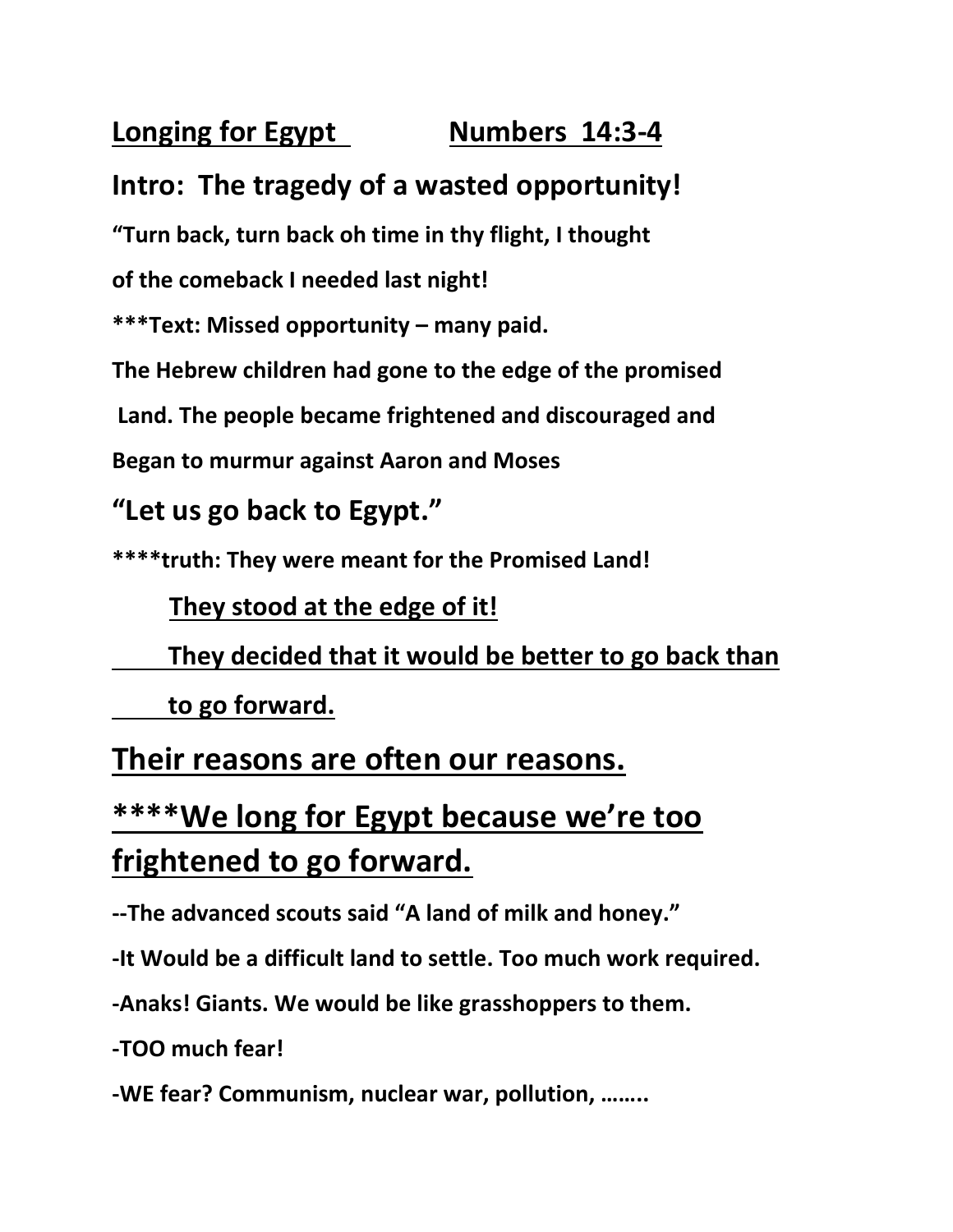**-Why fear? Giants, they can't be defeated.**

**---- God brought Them here**

**-----God is here – He can beat the Giants DAVID 1 –GOLIATH-0**

**-----Faith conquers fear.**

**-----faith is the victory**

**\*\*\*\*\* WE LONG FOR EGYPT BECAUSE WE'VE FORGOTTEN WHAT EGYPT WAS LIKE.**

**--Everyone was saying "Remember Egypt" --- They didn't!**

**-Agonizing slavery cruelty They were willing to their sell**

**their souls for security!**

**------We worship nostalgia** 

**Collect relicts of the past**

**Listen to the golden oldies**

**Revise our histories**

**-------Good old days! What good old days**

**In the last 125 years 4 wars and many years of military actions**

**The depression of the 1930s**

**Rise and fall of the SBC-**

### **BUT**

**------Today could be the best day ever - FAITH**

**Not the time in which WE live but the faith in which we live!**

**The God who led them out of Egypt leads us today.**

**-Out of Egypt and despair into the joy of abundant life.**